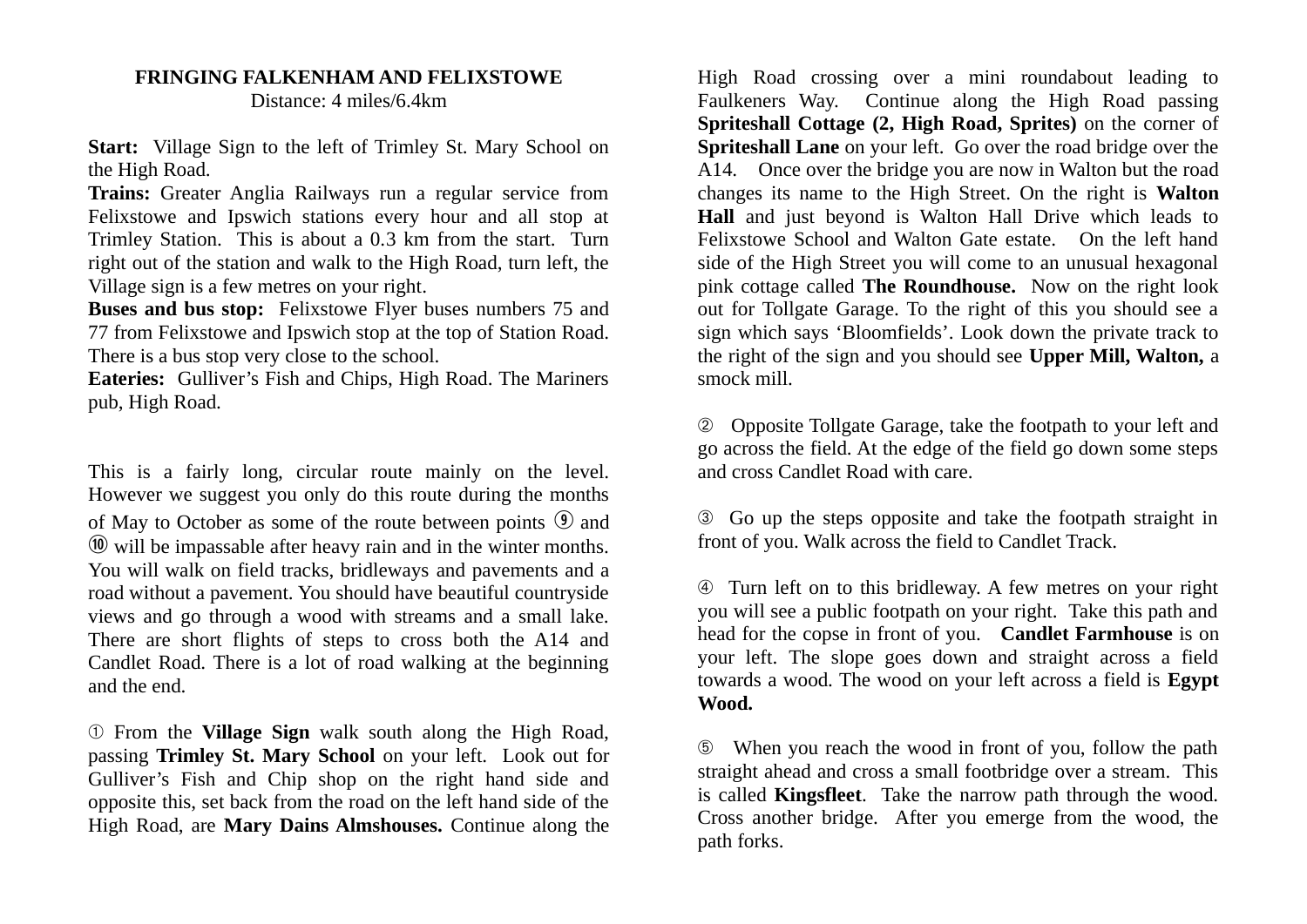$\odot$  At this point, bear 45 $\degree$  to the right (not straight ahead) through a plantation and head towards a wooden gate.

u **.**Go through the gate at the end of the path and into a meadow. At this point head to the right towards another gate. Go through the gate and across a field. Continue following the yellow posts and walk across the next field, heading towards posts with yellow tops.

i Cross a farm track and head down a slope towards a grove of trees known as 'The Wilderness'.

o As you enter the wooded area you will see a public footpath sign to your right through the trees. Take this. It may be muddy but it is worth persevering. You will pass an attractive, green sheltered lake on your left. Continue along the trail with a stream/drain to you right. Once out of the trees, continue walking until you reach a metal gate.

a Go through the gate and follow the footpath diagonally to the finger post on the corner of the field. At the next finger post keep to the edge of the field keeping the fence on your right.

s Go through metal gates at the corner and over a wooden bridge over **Kingsfleet.** Walk straight ahead keeping the ditch on your right. Look over to your left and you should be able to see a modern radio mast at Bawdsey. At the end of the field there is a marker post. Turn left here and walk along the field edge.

 $\omega$  You will eventually get to another marker post, where you need to turn right and this will take you on to a track called Brick Kiln Track. Walk up the hill past Brick Kiln Cottages.

**(3)** On reaching the farm track turn round and admire the beautiful views over the surrounding countryside. Turn left here. The track then joins Gulpher Road.

g Turn right here and walk along the road. Just before the corner when the road bends to the right we think it is safer to cross the road here and walk on the grass on the left and then take a path set back from the road.

h Where Gulpher Road bends round to the left there are some cottages and a bridleway opposite. Cross over the road and take the track which is in fact the other end of the Candlet Track. Walk along this popular bridleway. Ignore the first path to your left and carry on along past Candlet Farm. Keep walking towards the **Water Tower.** 

 $\circledR$  When you see a line of trees to your left take the bridleway here going left. There is a sign on the righthand side of the track but it may be covered with vegetation. Take this and walk towards the water tower.

 $\circled{1}$  When you reach the A14, go down the steps and cross the roundabout and both carriageways using the pedestrian traffic light crossing. Go up the steps on the opposite side and through a wooden gate which will take you into **Spriteshall Lane**. There is a bench to sit on here. Trimley **Water Tower** is on your right but down a private drive. Walk down Spriteshall Lane, a private road until you come to the High Road.

l Turn right here past **Spriteshall Cottage (2, High Road/Sprites)** on the corner and walk along the pavement. Continue along here until you return to the Village sign.

N.B. *The words that are emboldened can be referenced in a separate Gazetteer also found in this section of the website.*